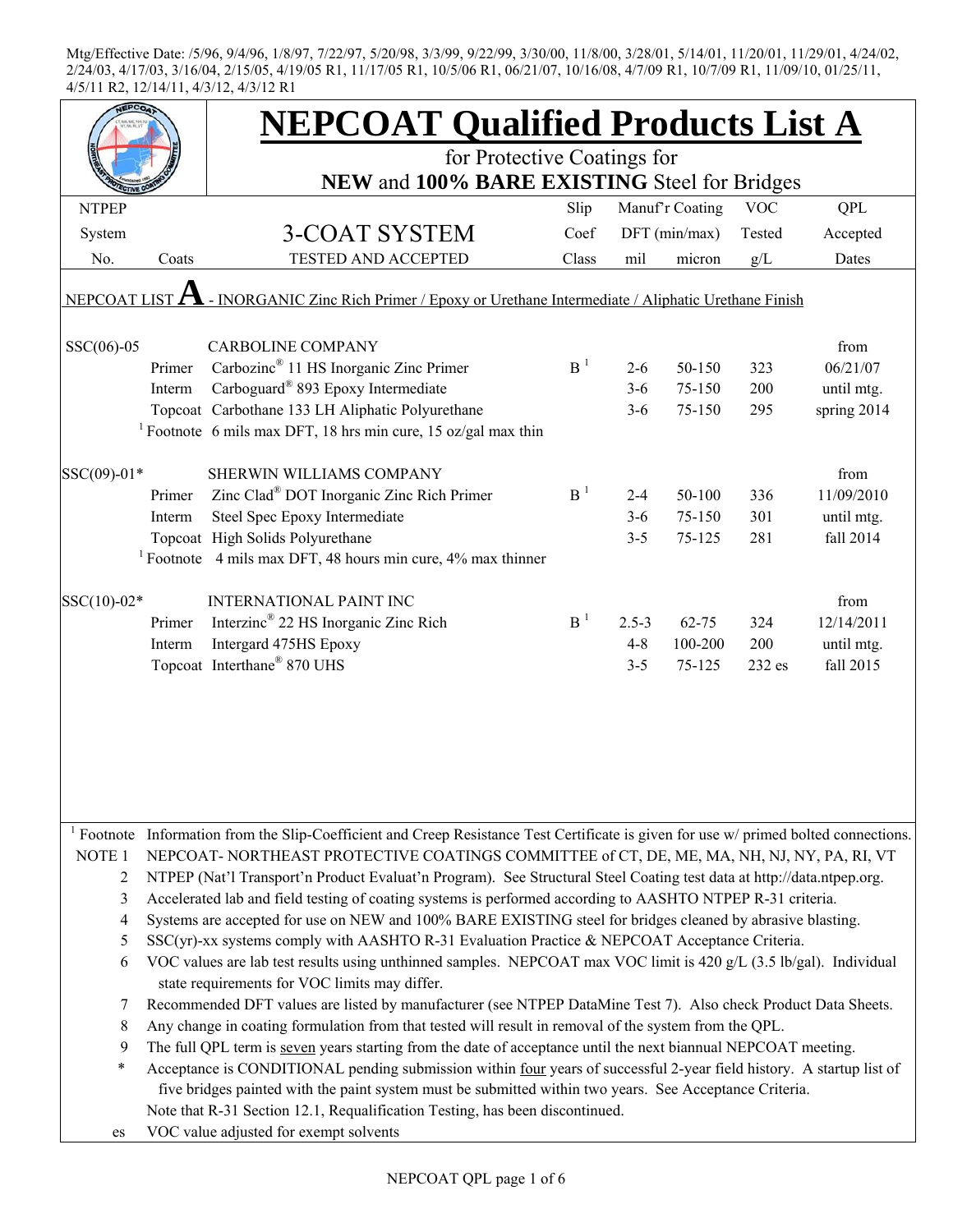|                     |        | <b>NEPCOAT Qualified Products List B</b>                                                                                            |                |          |                 |            |                      |  |
|---------------------|--------|-------------------------------------------------------------------------------------------------------------------------------------|----------------|----------|-----------------|------------|----------------------|--|
|                     |        | for Protective Coatings for                                                                                                         |                |          |                 |            |                      |  |
|                     |        | NEW and 100% BARE EXISTING Steel for Bridges                                                                                        |                |          |                 |            |                      |  |
| <b>NTPEP</b>        |        |                                                                                                                                     | Slip           |          | Manuf'r Coating | <b>VOC</b> | QPL                  |  |
| System              |        | 3-COAT SYSTEM                                                                                                                       | Coef           |          | $DFT$ (min/max) | Tested     | Accepted             |  |
| No.                 | Coats  | <b>TESTED AND ACCEPTED</b>                                                                                                          | Class          | mil      | micron          | g/L        | Dates                |  |
| NEPCOAT LIST        |        | - ORGANIC Zinc Rich Primer / Epoxy or Urethane Intermediate / Aliphatic Urethane Finish                                             |                |          |                 |            |                      |  |
| SSC(10)-03*         |        | PPG/AMERON                                                                                                                          |                |          |                 |            | from                 |  |
|                     | Primer | Amercoat® 68HS Zinc Rich Epoxy Primer                                                                                               | B <sup>1</sup> | $3 - 5$  | 75-125          | 276        | 12/14/2011           |  |
|                     | Interm | Amercoat <sup>®</sup> 399 Fast Drying Epoxy                                                                                         |                | $4 - 8$  | 100-200         | 177        | until mtg.           |  |
|                     |        | Topcoat Amercoat <sup>®</sup> 450H Gloss Aliphatic Polyurethane                                                                     |                | $2 - 5$  | 50-125          | 306        | fall 2015            |  |
|                     |        | <sup>1</sup> Footnote $\,$ 3 mils max DFT, 7 days min cure, 3% vol max thin                                                         |                |          |                 |            |                      |  |
| $SSC(04)-02$        |        | <b>CARBOLINE COMPANY</b>                                                                                                            |                |          |                 |            | from 11/17/05        |  |
| $SSC(10)-04$ Primer |        | Carbozinc <sup>®</sup> 859 Organic Zinc Rich Epoxy Primer                                                                           | B <sup>1</sup> | $3 - 10$ | 75-250          | 327        | until mtg            |  |
|                     | Interm | Carboguard <sup>®</sup> 888 Epoxy Polyamide                                                                                         |                | $3 - 8$  | 75-200          | 320        | fall 2015            |  |
|                     |        | Topcoat Carbothane 133 LH Aliphatic Polyurethane                                                                                    |                | $3-6$    | 75-150          | 311        | (passed requalific'n |  |
|                     |        | <sup>1</sup> Footnote 6 mils max DFT, 4 days min cure, $10\%$ vol max thin                                                          |                |          |                 |            | as SSC 10-04)        |  |
| $SSC(04)-03$        |        | SHERWIN WILLIAMS COMPANY                                                                                                            |                |          |                 |            | from                 |  |
|                     | Primer | Zinc Clad <sup>®</sup> III HS Organic Zinc Rich Epoxy Primer                                                                        | B <sup>1</sup> | $3 - 5$  | 75-125          | 330        | 11/17/05             |  |
|                     | Interm | Macropoxy <sup>®</sup> 646 Fast Cure Epoxy                                                                                          |                | $3 - 10$ | 75-250          | 191        | until mtg.           |  |
|                     |        | Topcoat Acrolon™ 218 HS Acrylic Polyurethane                                                                                        |                | $3 - 6$  | 75-150          | 280        | fall 2012            |  |
|                     |        | <sup>1</sup> Footnote $\overline{5}$ mils max DFT, 7 days min cure, zero thinner                                                    |                |          |                 |            | (in retesting)       |  |
|                     |        |                                                                                                                                     |                |          |                 |            |                      |  |
| SSC(06)-11*         |        | <b>CARBOLINE COMPANY</b>                                                                                                            |                |          |                 |            | from                 |  |
|                     | Primer | Carbozinc <sup>®</sup> 859 Organic Zinc Rich Epoxy Primer                                                                           | B <sup>1</sup> | $3 - 10$ | 75-250          | 327        | 4/7/09               |  |
|                     | Interm | Carboguard <sup>®</sup> 893 Epoxy Polyamide                                                                                         |                | $3-10$   | 75-250          | 200        | until mtg.           |  |
|                     |        | Topcoat Carbothane 133 LH Aliphatic Polyurethane                                                                                    |                | $3-6$    | 75-150          | 311        | spring 2013          |  |
|                     |        | <sup>1</sup> Footnote 6 mils max DFT, 4 days min cure, $10\%$ vol max thin                                                          |                |          |                 |            |                      |  |
| (continues)         |        | (List B continues)                                                                                                                  |                |          |                 |            |                      |  |
|                     |        | Footnote Information from the Slip-Coefficient and Creep Resistance Test Certificate is given for use w/ primed bolted connections. |                |          |                 |            |                      |  |
| NOTE <sub>1</sub>   |        | NEPCOAT-NORTHEAST PROTECTIVE COATINGS COMMITTEE of CT, DE, ME, MA, NH, NJ, NY, PA, RI, VT                                           |                |          |                 |            |                      |  |
| $\overline{c}$      |        | NTPEP (Nat'l Transport'n Product Evaluat'n Program). See Structural Steel Coating test data at http://data.ntpep.org.               |                |          |                 |            |                      |  |
| $\mathfrak{Z}$      |        | Accelerated lab and field testing of coating systems is performed according to AASHTO NTPEP R-31 criteria.                          |                |          |                 |            |                      |  |
| $\overline{4}$      |        | Systems are accepted for use on NEW and 100% BARE EXISTING steel for bridges cleaned by abrasive blasting.                          |                |          |                 |            |                      |  |
| $\mathfrak s$       |        | SSC(yr)-xx systems comply with AASHTO R-31 Evaluation Practice & NEPCOAT Acceptance Criteria.                                       |                |          |                 |            |                      |  |
| 6                   |        | VOC values are lab test results using unthinned samples. NEPCOAT max VOC limit is 420 g/L (3.5 lb/gal). Individual                  |                |          |                 |            |                      |  |
|                     |        | state requirements for VOC limits may differ.                                                                                       |                |          |                 |            |                      |  |
| $\tau$              |        | Recommended DFT values are listed by manufacturer (see NTPEP DataMine Test 7). Also check Product Data Sheets.                      |                |          |                 |            |                      |  |
| $8\,$               |        | Any change in coating formulation from that tested will result in removal of the system from the QPL.                               |                |          |                 |            |                      |  |
| 9                   |        | The full QPL term is seven years starting from the date of acceptance until the next biannual NEPCOAT meeting.                      |                |          |                 |            |                      |  |
| $\ast$              |        | Acceptance is CONDITIONAL pending submission within four years of successful 2-year field history. A startup list of                |                |          |                 |            |                      |  |
|                     |        | five bridges painted with the paint system must be submitted within two years. See Acceptance Criteria.                             |                |          |                 |            |                      |  |
|                     |        | Note that R-31 Section 12.1, Requalification Testing, has been discontinued.                                                        |                |          |                 |            |                      |  |
| es                  |        | VOC value adjusted for exempt solvents                                                                                              |                |          |                 |            |                      |  |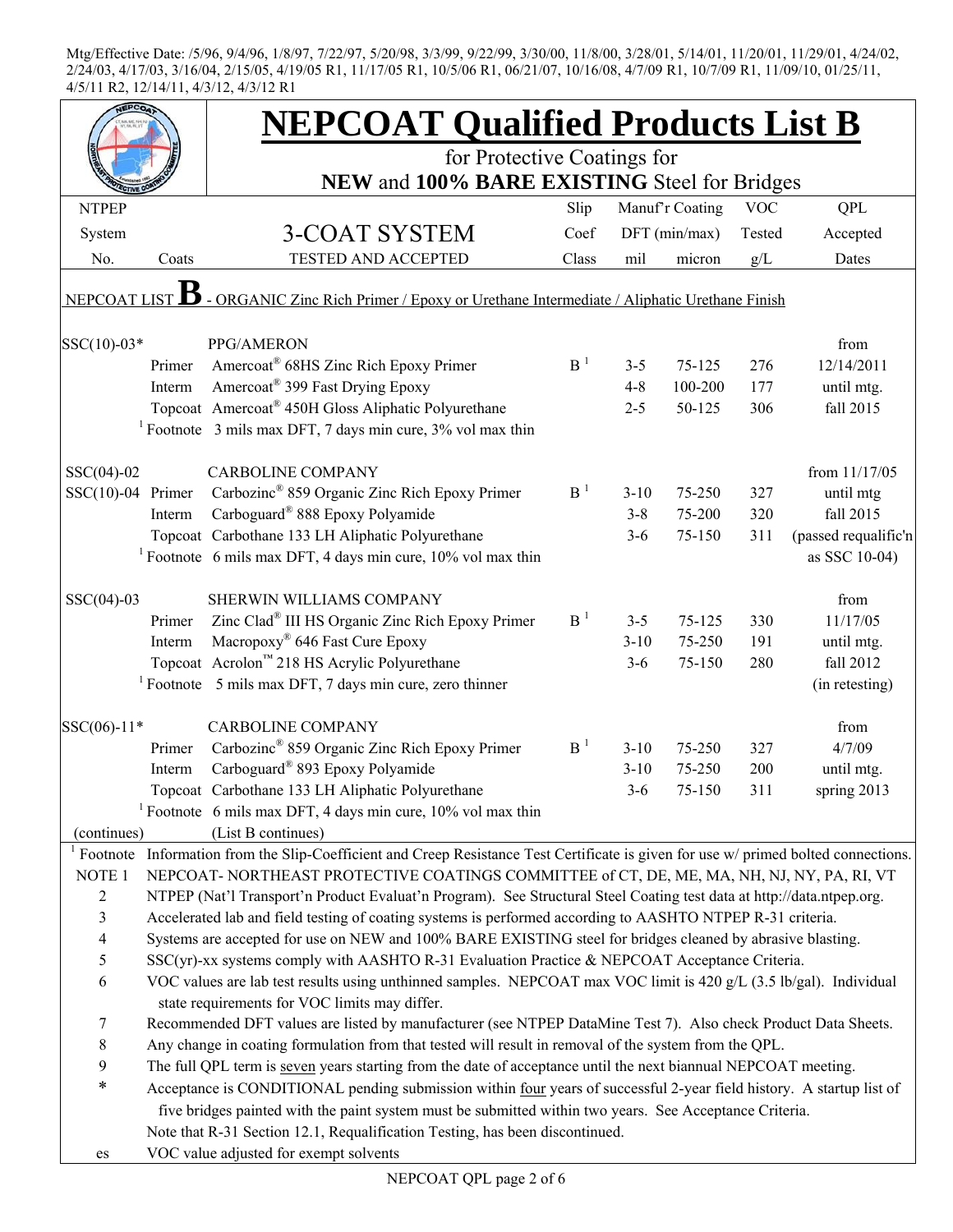|                                  |                                                                                                                                                                                                                                     | <b>NEPCOAT Qualified Products List B</b>                                                                                                                            |          |          |                 |            |             |  |
|----------------------------------|-------------------------------------------------------------------------------------------------------------------------------------------------------------------------------------------------------------------------------------|---------------------------------------------------------------------------------------------------------------------------------------------------------------------|----------|----------|-----------------|------------|-------------|--|
|                                  |                                                                                                                                                                                                                                     | for Protective Coatings for                                                                                                                                         |          |          |                 |            |             |  |
|                                  |                                                                                                                                                                                                                                     | NEW and 100% BARE EXISTING Steel for Bridges                                                                                                                        |          |          |                 |            |             |  |
| <b>NTPEP</b>                     |                                                                                                                                                                                                                                     |                                                                                                                                                                     | Slip     |          | Manuf'r Coating | <b>VOC</b> | QPL         |  |
| System                           |                                                                                                                                                                                                                                     | 3-COAT SYSTEM                                                                                                                                                       | Coef     |          | DFT (min/max)   | Tested     | Accepted    |  |
| No.                              | Coats                                                                                                                                                                                                                               | TESTED AND ACCEPTED                                                                                                                                                 | Class    | mil      | micron          | g/L        | Dates       |  |
| NEPCOAT LIST                     |                                                                                                                                                                                                                                     | - ORGANIC Zinc Rich Primer / Epoxy or Urethane Intermediate / Aliphatic Urethane Finish                                                                             |          |          |                 |            |             |  |
| SSC(07)-02*                      |                                                                                                                                                                                                                                     | <b>INTERNATIONAL PAINT INC</b>                                                                                                                                      |          |          |                 |            | from        |  |
|                                  | Primer                                                                                                                                                                                                                              | Interzinc <sup>®</sup> 315B Epoxy Zinc Rich                                                                                                                         | Ø        | $2 - 6$  | 50-150          | 291        | 4/7/09      |  |
|                                  | Interm                                                                                                                                                                                                                              | Intergard 475HS Epoxy                                                                                                                                               | (not     | $4 - 8$  | 100-200         | 177        | until mtg.  |  |
|                                  |                                                                                                                                                                                                                                     | Topcoat Interthane® 870 UHS                                                                                                                                         | tested)  | $3 - 5$  | 75-125          | 171        | spring 2013 |  |
|                                  |                                                                                                                                                                                                                                     | Ø Footnote The test was not performed.                                                                                                                              |          |          |                 |            |             |  |
| SSC(08)-07*                      |                                                                                                                                                                                                                                     | <b>CARBOLINE COMPANY</b>                                                                                                                                            |          |          |                 |            | from        |  |
|                                  | Primer                                                                                                                                                                                                                              | Carbozinc <sup>®</sup> 859 PRIMER                                                                                                                                   | Ø        | $3 - 10$ | 75-250          | 331        | 10/07/09    |  |
|                                  | Interm                                                                                                                                                                                                                              | Carboguard <sup>®</sup> 825 Epoxy Polyamide                                                                                                                         | (not     | $3 - 10$ | 75-250          | 305        | until mtg.  |  |
|                                  |                                                                                                                                                                                                                                     | Topcoat Carbothane 133 LH Aliphatic Polyurethane                                                                                                                    | tested)  | $3 - 6$  | 75-150          | 317        | fall 2013   |  |
|                                  |                                                                                                                                                                                                                                     | Ø Footnote The test was not performed.                                                                                                                              |          |          |                 |            |             |  |
| $SSC(10)-05*$                    |                                                                                                                                                                                                                                     | <b>WASSER HIGH TECH COATINGS</b>                                                                                                                                    |          |          |                 |            | from        |  |
|                                  | Primer                                                                                                                                                                                                                              | MC-Zinc 100                                                                                                                                                         | Δ        | $3 - 5$  | 75-125          | $115$ es   | 4/03/12     |  |
|                                  | Interm                                                                                                                                                                                                                              | MC-Miomastic 100                                                                                                                                                    | (in      | $3 - 5$  | 75-125          | 173 es     | until mtg.  |  |
|                                  |                                                                                                                                                                                                                                     | Topcoat MC-Ferrox A 100                                                                                                                                             | testing) | $2 - 4$  | 50-100          | 144 es     | spring 2016 |  |
|                                  |                                                                                                                                                                                                                                     | $\Delta$ Footnote In Slip Coef. testing                                                                                                                             |          |          |                 |            |             |  |
|                                  |                                                                                                                                                                                                                                     |                                                                                                                                                                     |          |          |                 |            |             |  |
|                                  |                                                                                                                                                                                                                                     |                                                                                                                                                                     |          |          |                 |            |             |  |
|                                  |                                                                                                                                                                                                                                     |                                                                                                                                                                     |          |          |                 |            |             |  |
|                                  |                                                                                                                                                                                                                                     | <sup>1</sup> Footnote Information from the Slip-Coefficient and Creep Resistance Test Certificate is given for use w/ primed bolted connections.                    |          |          |                 |            |             |  |
| NOTE <sub>1</sub>                |                                                                                                                                                                                                                                     | NEPCOAT-NORTHEAST PROTECTIVE COATINGS COMMITTEE of CT, DE, ME, MA, NH, NJ, NY, PA, RI, VT                                                                           |          |          |                 |            |             |  |
| $\overline{c}$                   | NTPEP (Nat'l Transport'n Product Evaluat'n Program). See Structural Steel Coating test data at http://data.ntpep.org.<br>Accelerated lab and field testing of coating systems is performed according to AASHTO NTPEP R-31 criteria. |                                                                                                                                                                     |          |          |                 |            |             |  |
| $\mathfrak{Z}$<br>$\overline{4}$ |                                                                                                                                                                                                                                     |                                                                                                                                                                     |          |          |                 |            |             |  |
| 5                                | Systems are accepted for use on NEW and 100% BARE EXISTING steel for bridges cleaned by abrasive blasting.                                                                                                                          |                                                                                                                                                                     |          |          |                 |            |             |  |
| 6                                |                                                                                                                                                                                                                                     | SSC(yr)-xx systems comply with AASHTO R-31 Evaluation Practice & NEPCOAT Acceptance Criteria.                                                                       |          |          |                 |            |             |  |
|                                  |                                                                                                                                                                                                                                     | VOC values are lab test results using unthinned samples. NEPCOAT max VOC limit is 420 g/L (3.5 lb/gal). Individual<br>state requirements for VOC limits may differ. |          |          |                 |            |             |  |
| 7                                |                                                                                                                                                                                                                                     | Recommended DFT values are listed by manufacturer (see NTPEP DataMine Test 7). Also check Product Data Sheets.                                                      |          |          |                 |            |             |  |
| $8\,$                            |                                                                                                                                                                                                                                     | Any change in coating formulation from that tested will result in removal of the system from the QPL.                                                               |          |          |                 |            |             |  |
| 9                                |                                                                                                                                                                                                                                     | The full QPL term is seven years starting from the date of acceptance until the next biannual NEPCOAT meeting.                                                      |          |          |                 |            |             |  |
| $\ast$                           |                                                                                                                                                                                                                                     | Acceptance is CONDITIONAL pending submission within four years of successful 2-year field history. A startup list of                                                |          |          |                 |            |             |  |
|                                  |                                                                                                                                                                                                                                     | five bridges painted with the paint system must be submitted within two years. See Acceptance Criteria.                                                             |          |          |                 |            |             |  |
|                                  |                                                                                                                                                                                                                                     | Note that R-31 Section 12.1, Requalification Testing, has been discontinued.                                                                                        |          |          |                 |            |             |  |
| es                               |                                                                                                                                                                                                                                     | VOC value adjusted for exempt solvents                                                                                                                              |          |          |                 |            |             |  |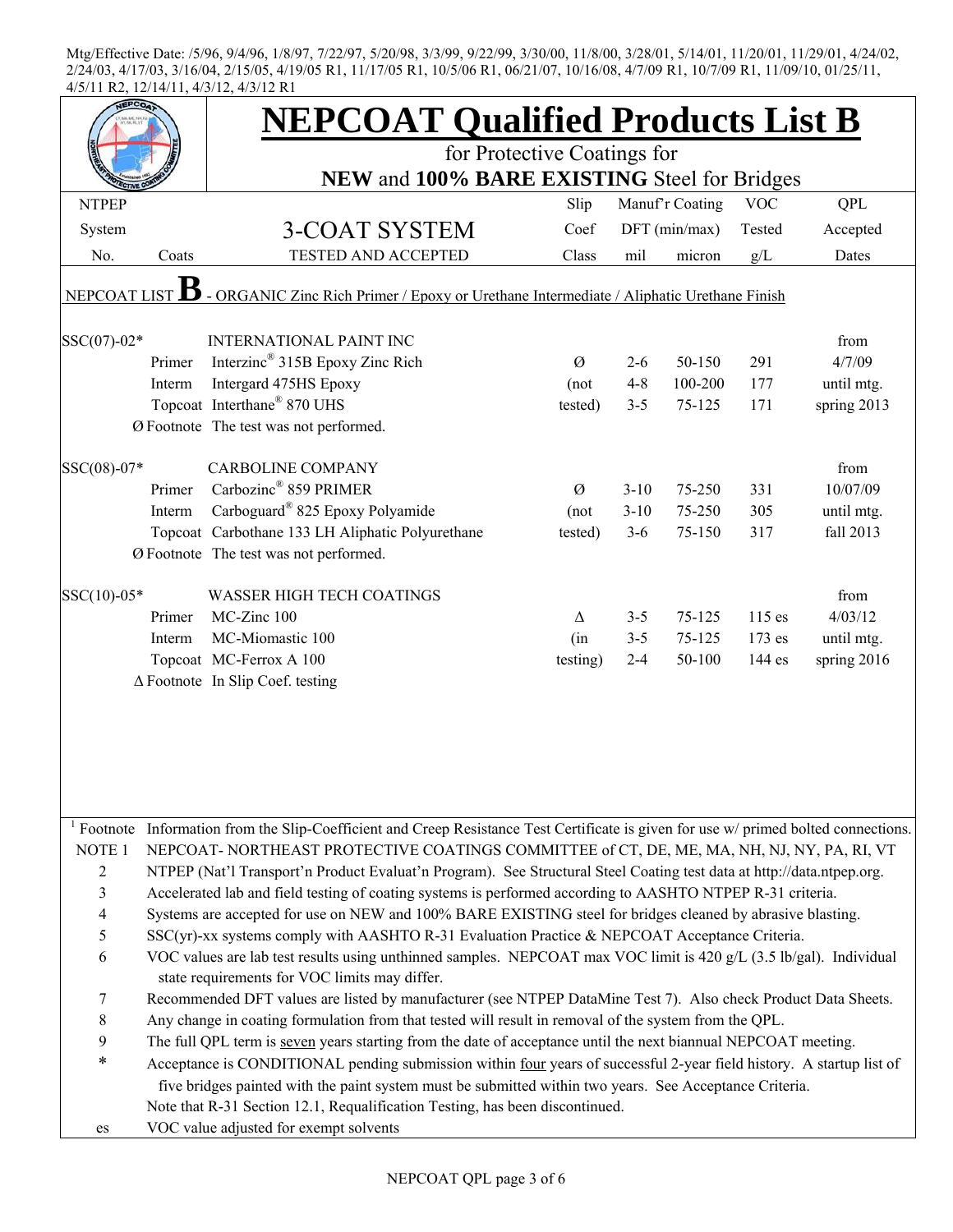| EPCO.             |       | <b>NEPCOAT Qualified Products List C</b>                                                                                            |       |                 |            |          |  |  |
|-------------------|-------|-------------------------------------------------------------------------------------------------------------------------------------|-------|-----------------|------------|----------|--|--|
|                   |       | for Protective Coatings for                                                                                                         |       |                 |            |          |  |  |
|                   |       | NEW and 100% BARE EXISTING Steel for Bridges                                                                                        |       |                 |            |          |  |  |
| <b>NTPEP</b>      |       |                                                                                                                                     | Slip  | Manuf'r Coating | <b>VOC</b> | QPL      |  |  |
| System            |       | 2-COAT SYSTEM                                                                                                                       | Coef  | DFT (min/max)   | Tested     | Accepted |  |  |
| No.               | Coats | TESTED AND ACCEPTED                                                                                                                 | Class | mil<br>micron   | $g/L$      | Dates    |  |  |
| NEPCOAT LIST      |       | - ORGANIC Zinc Rich Primer / ----- / Topcoat                                                                                        |       |                 |            |          |  |  |
|                   |       | [Blank]                                                                                                                             |       |                 |            |          |  |  |
|                   |       |                                                                                                                                     |       |                 |            |          |  |  |
|                   |       |                                                                                                                                     |       |                 |            |          |  |  |
|                   |       |                                                                                                                                     |       |                 |            |          |  |  |
|                   |       |                                                                                                                                     |       |                 |            |          |  |  |
|                   |       |                                                                                                                                     |       |                 |            |          |  |  |
|                   |       |                                                                                                                                     |       |                 |            |          |  |  |
|                   |       |                                                                                                                                     |       |                 |            |          |  |  |
|                   |       |                                                                                                                                     |       |                 |            |          |  |  |
|                   |       |                                                                                                                                     |       |                 |            |          |  |  |
|                   |       |                                                                                                                                     |       |                 |            |          |  |  |
|                   |       |                                                                                                                                     |       |                 |            |          |  |  |
|                   |       |                                                                                                                                     |       |                 |            |          |  |  |
|                   |       |                                                                                                                                     |       |                 |            |          |  |  |
|                   |       |                                                                                                                                     |       |                 |            |          |  |  |
|                   |       |                                                                                                                                     |       |                 |            |          |  |  |
|                   |       |                                                                                                                                     |       |                 |            |          |  |  |
|                   |       |                                                                                                                                     |       |                 |            |          |  |  |
|                   |       |                                                                                                                                     |       |                 |            |          |  |  |
|                   |       |                                                                                                                                     |       |                 |            |          |  |  |
|                   |       |                                                                                                                                     |       |                 |            |          |  |  |
|                   |       |                                                                                                                                     |       |                 |            |          |  |  |
|                   |       | Footnote Information from the Slip-Coefficient and Creep Resistance Test Certificate is given for use w/ primed bolted connections. |       |                 |            |          |  |  |
| NOTE <sub>1</sub> |       | NEPCOAT-NORTHEAST PROTECTIVE COATINGS COMMITTEE of CT, DE, ME, MA, NH, NJ, NY, PA, RI, VT                                           |       |                 |            |          |  |  |
| $\overline{2}$    |       | NTPEP (Nat'l Transport'n Product Evaluat'n Program). See Structural Steel Coating test data at http://data.ntpep.org.               |       |                 |            |          |  |  |
| $\mathfrak{Z}$    |       | Accelerated lab and field testing of coating systems is performed according to AASHTO NTPEP R-31 criteria.                          |       |                 |            |          |  |  |
| $\overline{4}$    |       | Systems are accepted for use on NEW and 100% BARE EXISTING steel for bridges cleaned by abrasive blasting.                          |       |                 |            |          |  |  |
| 5                 |       | SSC(yr)-xx systems comply with AASHTO R-31 Evaluation Practice & NEPCOAT Acceptance Criteria.                                       |       |                 |            |          |  |  |
| 6                 |       | VOC values are lab test results using unthinned samples. NEPCOAT max VOC limit is 420 g/L (3.5 lb/gal). Individual                  |       |                 |            |          |  |  |
|                   |       | state requirements for VOC limits may differ.                                                                                       |       |                 |            |          |  |  |
| 7                 |       | Recommended DFT values are listed by manufacturer (see NTPEP DataMine Test 7). Also check Product Data Sheets.                      |       |                 |            |          |  |  |
| $8\,$             |       | Any change in coating formulation from that tested will result in removal of the system from the QPL.                               |       |                 |            |          |  |  |
| 9                 |       | The full QPL term is seven years starting from the date of acceptance until the next biannual NEPCOAT meeting.                      |       |                 |            |          |  |  |
| $\ast$            |       | Acceptance is CONDITIONAL pending submission within four years of successful 2-year field history. A startup list of                |       |                 |            |          |  |  |
|                   |       | five bridges painted with the paint system must be submitted within two years. See Acceptance Criteria.                             |       |                 |            |          |  |  |
|                   |       | Note that R-31 Section 12.1, Requalification Testing, has been discontinued.                                                        |       |                 |            |          |  |  |
| es                |       | VOC value adjusted for exempt solvents                                                                                              |       |                 |            |          |  |  |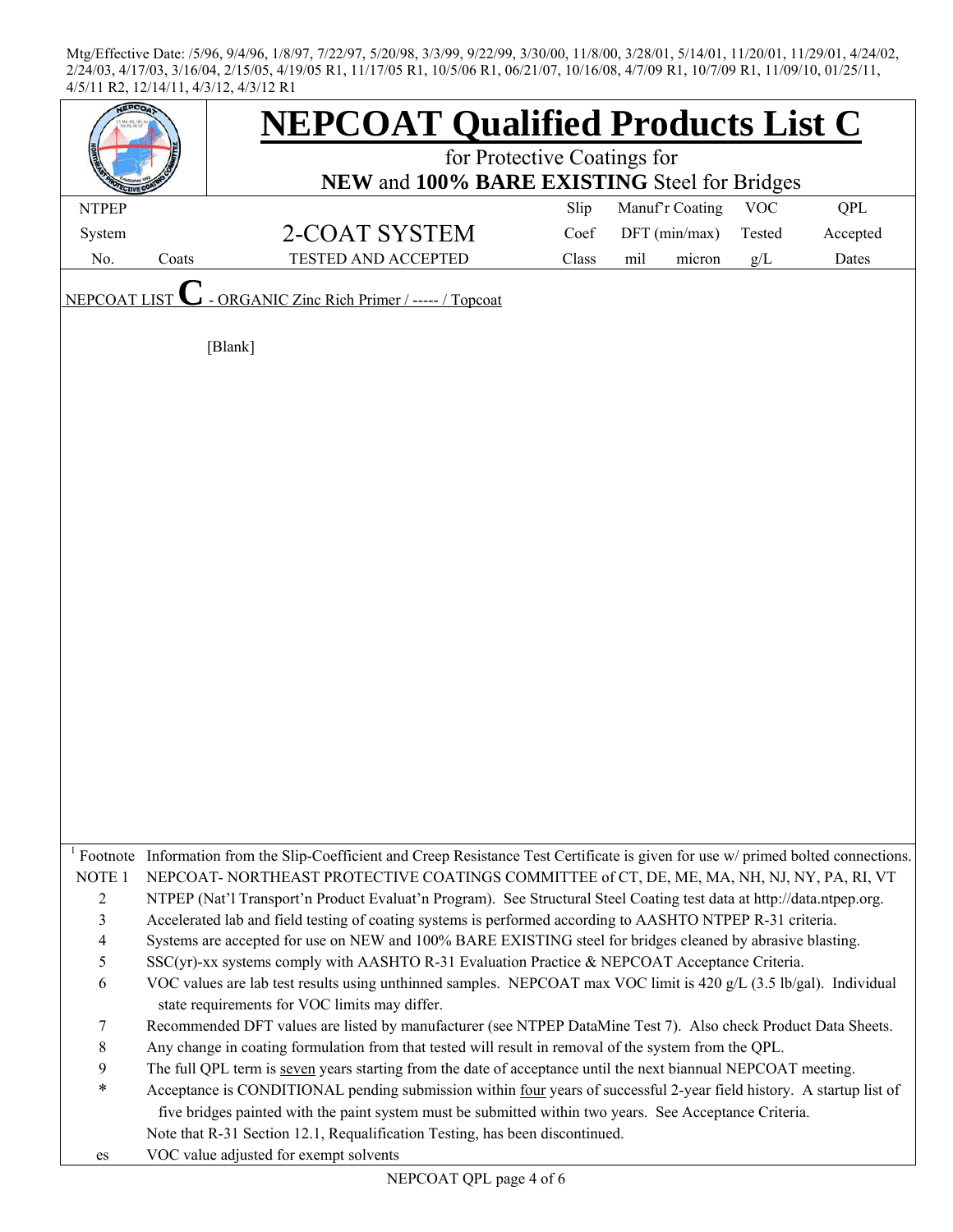

(continued)